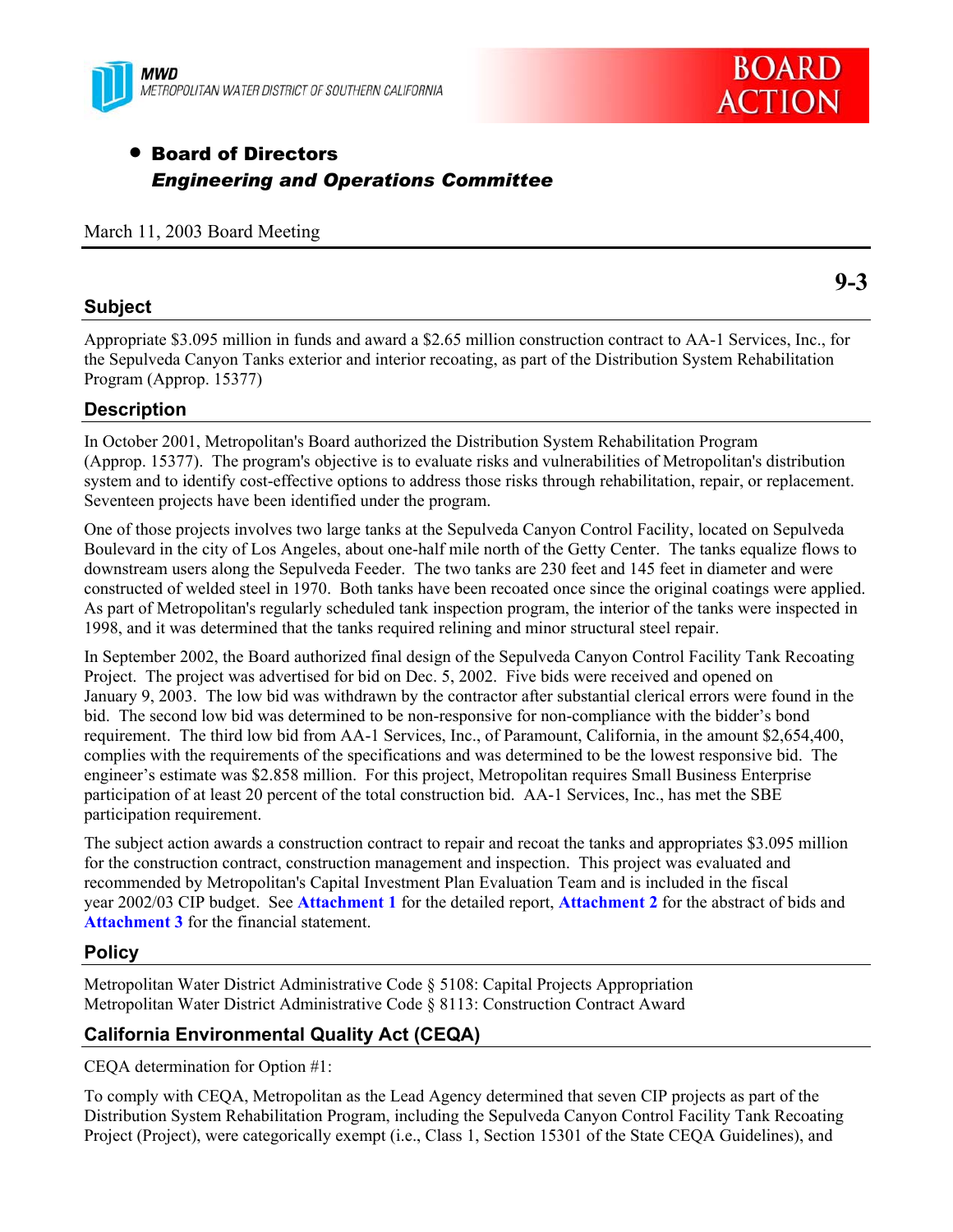approved those projects on September 10, 2002. The current board action involves the funding and awarding of a construction contract with no major modifications to the originally approved Project. Hence, the previously adopted exemption complies with CEQA and the State CEQA Guidelines with respect to the proposed actions. As such, no further environmental documentation is necessary for the Board to act on with respect to the proposed actions.

The CEQA determination is: Determine that the proposed actions have been previously addressed in the 2002 categorical exemption and that no further environmental analysis or documentation is required.

CEQA determination for Option #2:

None required

#### **Board Options/Fiscal Impacts**

#### **Option #1**

Adopt the CEQA determination and

- a. Appropriate \$3.095 million in budgeted CIP funds; and
- b. Award a competitively bid contract in the amount of \$2,654,400 to AA-1 Services, Inc., for recoating of the interior and exterior of the Sepulveda Canyon water storage tanks.

**Fiscal Impact:** \$3.095 million in budgeted CIP funds

#### **Option #2**

Reject all bids and re-advertise in order to get a more favorable bid. This would delay completion of the project, increase administrative costs, and may or may not result in a lower bid. **Fiscal Impact:** Increased cost

#### **Staff Recommendation**

Option #1

2/5/2003 *Roy L. Wolfe Date*

*Manager, Corporate Resources* 

2/16/2003

*Ronald R. Gastelum Chief Executive Officer* 

*Date*

**Attachment 1 – Detailed Report** 

**Attachment 2 – Abstract of Bids**

**Attachment 3 – Financial Statement for Distribution System Rehabilitation Program**  BLA #2123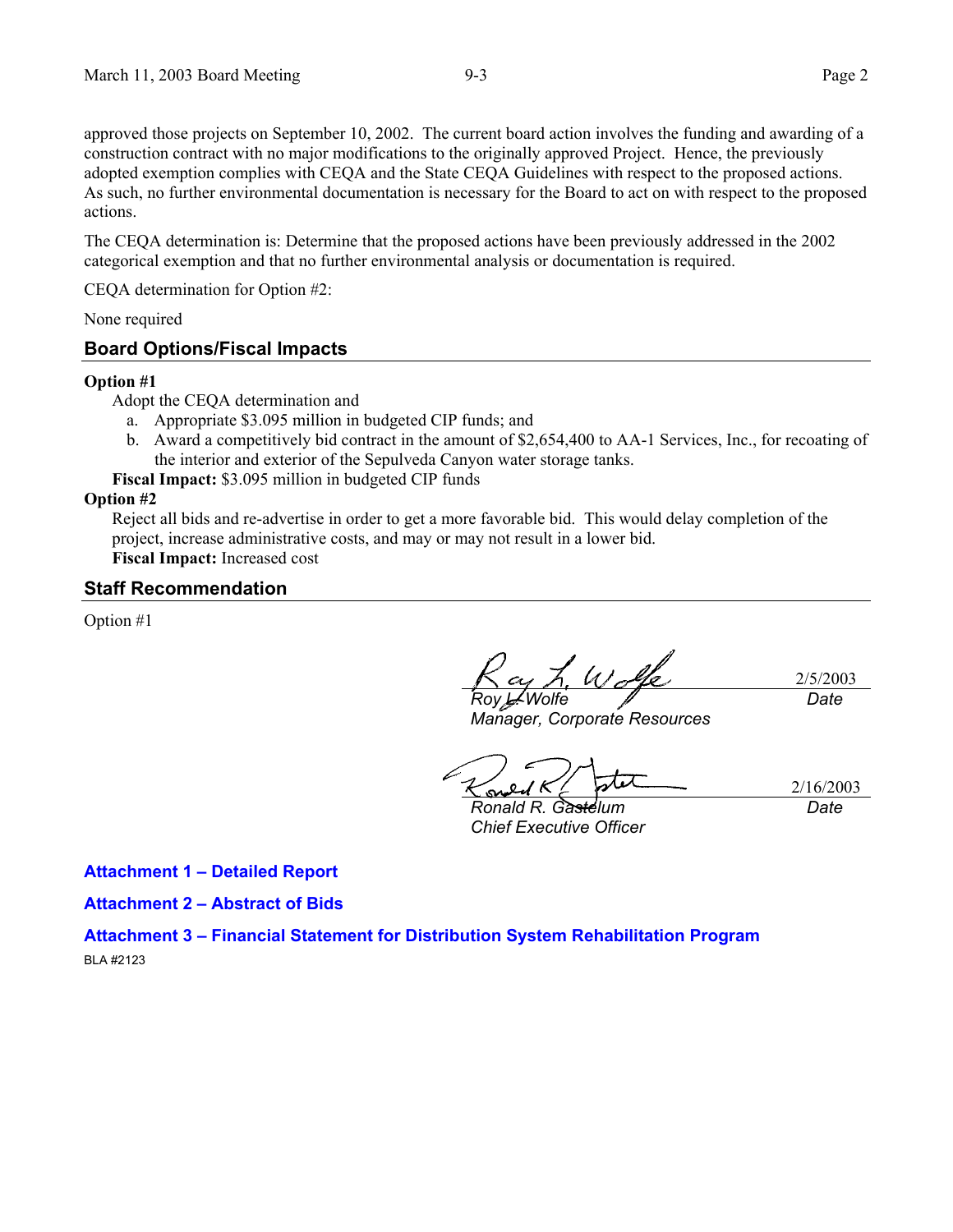## **Detailed Report**

#### **Sepulveda Canyon Tanks Exterior and Interior Recoating**

**Program Background.** In October 2001, Metropolitan's Board authorized initiation of the Distribution System Rehabilitation Program (Approp. 15377). The program's objective is to evaluate risks and vulnerabilities of Metropolitan's distribution system and to identify cost-effective options to address those risks through rehabilitation, repair, or replacement. Seventeen projects have been identified under the program.

**Project Background.** The Sepulveda Canyon Control Facility's water storage tanks are subject to fog, direct sunlight, wind-blown dust, and condensed moisture due to temperature differences. All of these factors have impacted the coatings of the tanks. As part of Metropolitan's regularly scheduled tank inspection program, the tanks were inspected in 1998. It was found that the interior lining was blistered and the exterior coating was weathered and chalky. In the blistered areas, corrosion has accelerated to the point where minor repairs involving patching and welding of the roof trusses will be required. Recoating and repair of the tanks at this time will ensure that the corrosion does not jeopardize the integrity of the tanks and that the useful life of the facility will be extended.

**Project Description.** Based on findings from the inspection of these two tanks, the following work was identified and included in the construction scope:

- Abrasively blast and recoat the tanks' wall surfaces, ceiling, trusses, and floor
- Repair the tanks' roof trusses
- Caulk the area between tank roof plates and roof supports and between the concrete footing and the tank shell.

**Responsive Low Bidder.** Specifications No. 1415, Sepulveda Tanks Exterior and Interior Coating, was advertised on December 5, 2002. Five bids were opened on January 7, 2003. The low bid was withdrawn by the contractor after clerical errors were found in the bid. The second low bid was determined to be nonresponsive due to non-compliance with the bidder's bond requirement. The third low bid from AA-1 Services, Inc., of Paramount, California, in the amount \$2,654,400, complies with the requirements of the specifications and was determined to be the lowest responsive bid. This bid was \$206,350 less than the next low bid. The engineer's estimate was \$2.858 million. For this project, Metropolitan requires Small Business Enterprise participation of at least 20 percent of the total construction bid. AA-1 Services, Inc., has met the Small Business Enterprise participation requirement.

### **Project Milestones**

- March 2003 Award contract, issue Notice of Award
- April 2003 Issue Notice to Proceed
- May  $2003$  Begin construction  $\bullet$
- March 2004 Project complete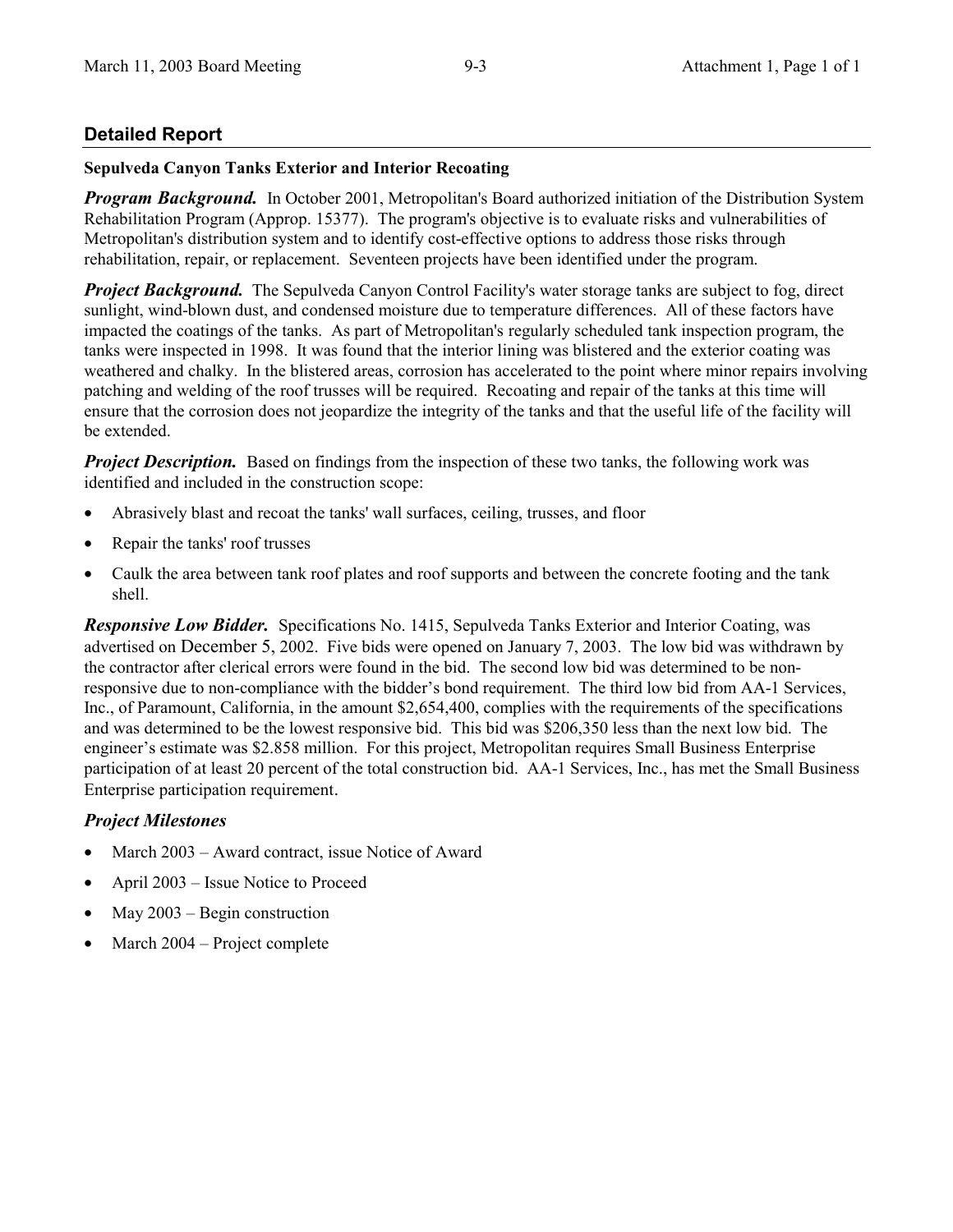## The Metropolitan Water District of Southern California

### Abstract of Bids Received January 7, 2003, at 2:00 P.M.

#### **Specifications No. 1415**

#### **Sepulveda Canyon Tanks Exterior and Interior Recoating**

The project consists of removal of exterior and interior coating; removal of sealant along the base of two existing water tanks; applying new sealant and recoating the exterior and interior of the tanks and appurtenances; replacing roof vent screens at the top of the tanks; recoating the extension of the feeder's air vents, and performing other appurtenant work at the Sepulveda Canyon Control Facility as specified.

### Engineer's Estimate: \$2,857,500

| <b>Bidder and Location</b>                                      | <b>Total</b> | SBE %<br>Participation | <b>Met SBR</b><br>$(20%$ Minimum) |
|-----------------------------------------------------------------|--------------|------------------------|-----------------------------------|
| ABHE & Svoboda, Inc.,<br>Prior Lake, MN *                       | \$1,756,200  |                        | N/A                               |
| A N J Construction,<br>2.<br>Sacramento, CA <sup>**</sup>       | \$2,623,000  |                        | N/A                               |
| AA-1 Services, Inc.,<br>3.<br>Paramount, CA                     | \$2,654,400  | 100%                   | Yes                               |
| Arena Painting Contractors, Inc.,<br>4.<br>Redondo Beach, CA ** | \$2,860,750  |                        | N/A                               |
| Robison-Prezioso, Inc.,<br>5.<br>Santa Fe Springs, CA           | \$3,138,500  |                        | N/A                               |

 $N/A - Not applicable$ 

Bid withdrawn

 $**$ Non-responsive